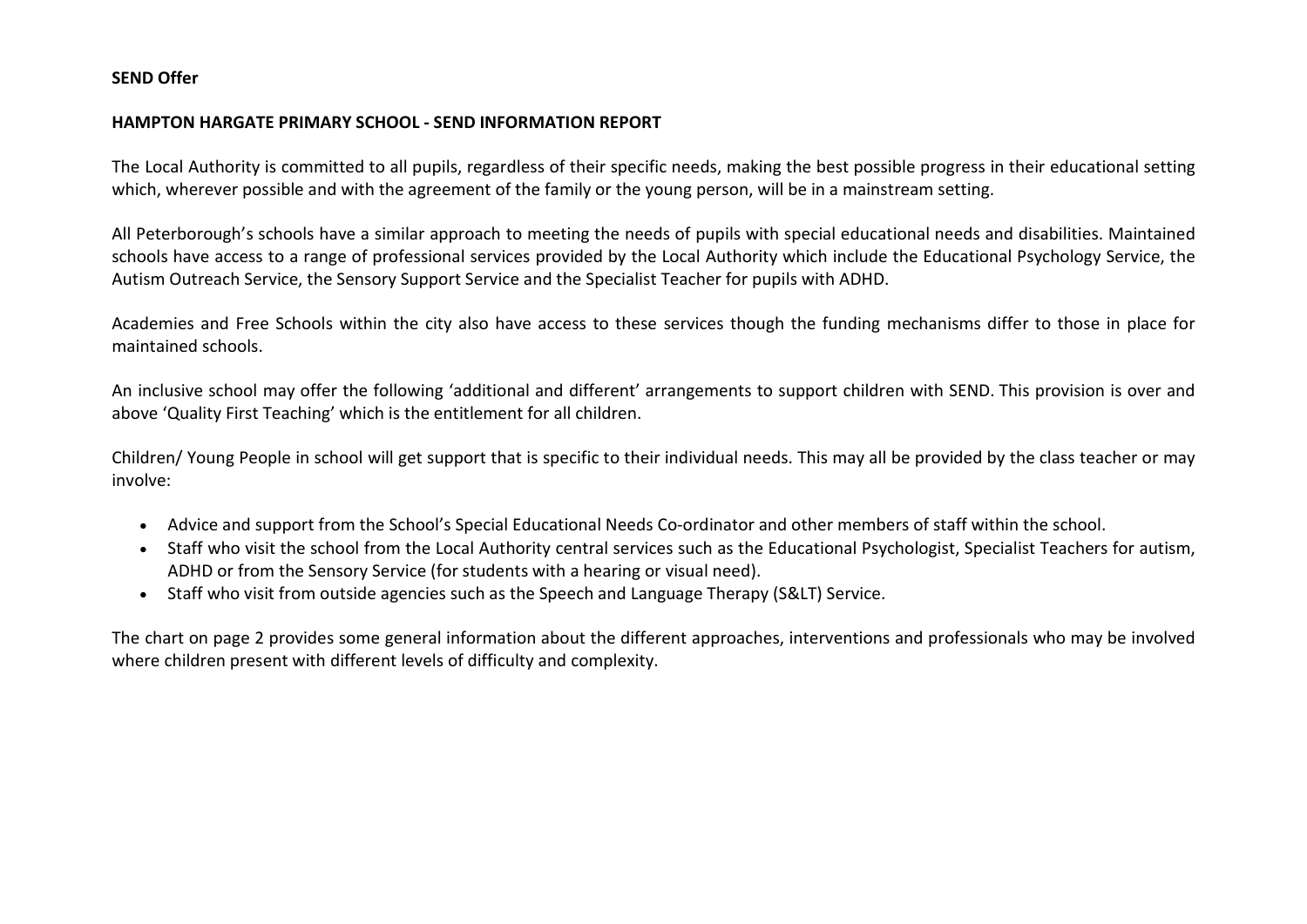|                                                              |                                           |                            |                        | Note of any additional considerations e.g. Looked After Child/English as an additional language / Child in<br>Need/ Child Protection                                                                                                                                                                                                                                           |
|--------------------------------------------------------------|-------------------------------------------|----------------------------|------------------------|--------------------------------------------------------------------------------------------------------------------------------------------------------------------------------------------------------------------------------------------------------------------------------------------------------------------------------------------------------------------------------|
|                                                              | E.<br>н<br>P<br>a<br>n                    |                            | Highly<br>Specialist   | Where a child or young person's needs are highly complex and require a bespoke placement or highly<br>individualised long term arrangements.                                                                                                                                                                                                                                   |
|                                                              |                                           |                            |                        | Special Schools for children and young people with long term complex needs. These are supported by a<br>range of outside professionals.                                                                                                                                                                                                                                        |
|                                                              |                                           |                            | Specialist             | Children with long term complex needs who are educated in mainstream settings who are supported by<br>relevant specialist services through consultation, advice or intervention as appropriate.                                                                                                                                                                                |
| $\mathsf{L}$<br>$\mathsf{E}$<br>$\mathbf{V}$<br>$\mathsf{E}$ | S<br>E<br>N<br>S<br>U<br>P<br>P<br>O<br>R | $Co-$<br>ordinated<br>Plan | Targeted<br>Specialist | Enhanced resource bases located in mainstream schools. Specialist support from a range of professional<br>services such as Autism Outreach, Sensory Support, Educational Psychology, Occupational Therapy,<br>Physiotherapy. Consultation, Intervention advice and training. Pupil Referral Units.                                                                             |
| L<br>$\mathsf{S}$                                            |                                           |                            | Targeted               | Class teacher in receipt of advice and support from the Special Educational Needs Coordinator.<br>Involvement of professionals from outside the school (e.g. educational psychologists, speech and language<br>therapists, paediatricians) through consultation, assessment and training. Evidence based interventions<br>and child specific approaches in place and reviewed. |
|                                                              |                                           |                            | Universal<br>Targeted  | Quality first teaching. School's best endeavours. Differentiated curriculum. Class teacher in receipt of<br>advice and support from the Special Educational Needs Coordinator. Evidence -based interventions run in<br>class and in small groups (plan, do, review cycle). Personalised learning. Consultation. Training.                                                      |
|                                                              |                                           |                            | Universal              |                                                                                                                                                                                                                                                                                                                                                                                |

## A GUIDE TO OUR PROVISION AT HAMPTON HARGATE PRIMARY SCHOOL

A school's provision for SEND is defined as support which is additional to or different from that which is available to all pupils. This document is intended to give you information regarding the ways in which Hampton Hargate Primary School ensures that children with SEND are educated, wherever possible, in an inclusive environment to enable each pupil to reach his or her full potential.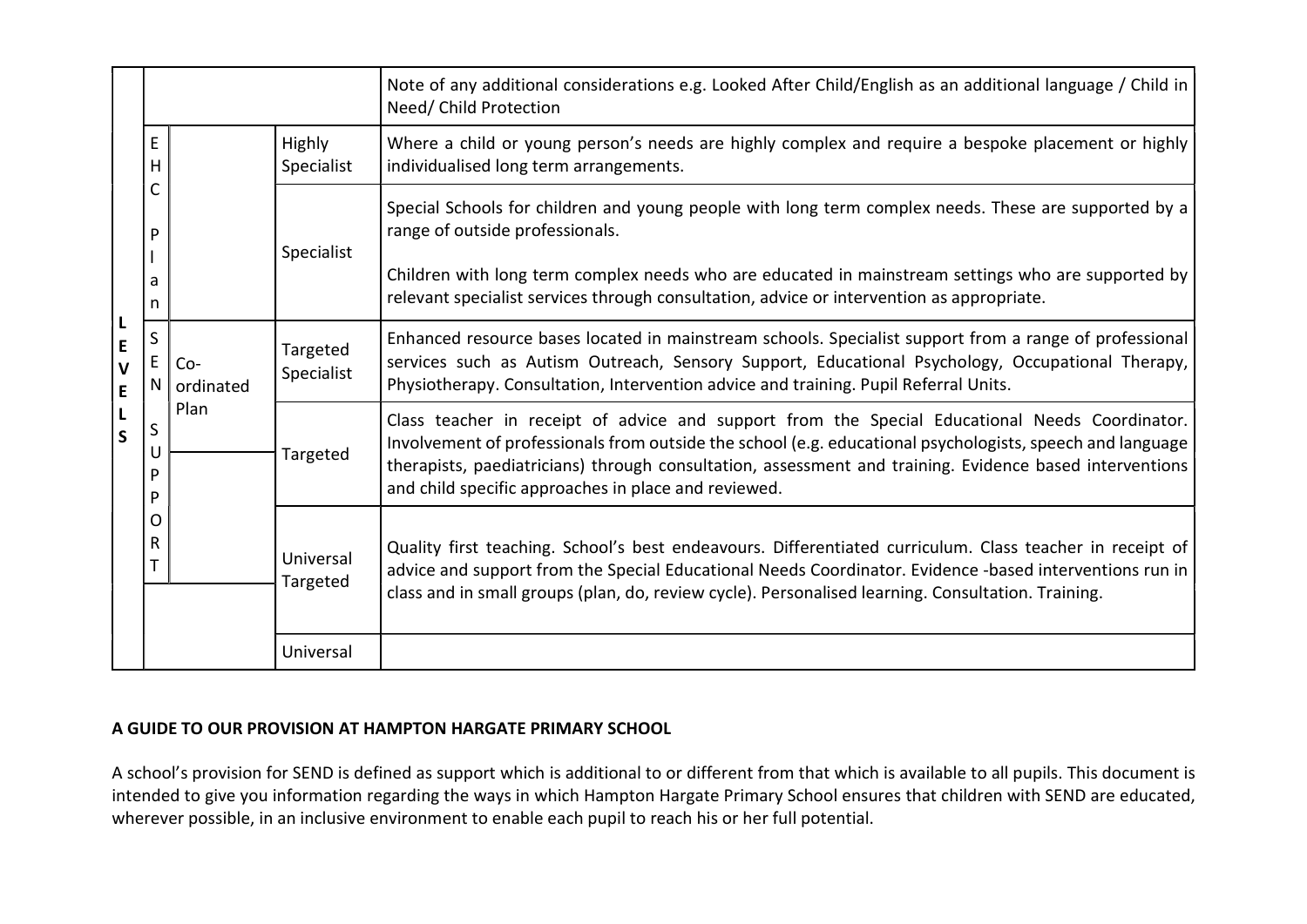At Hampton Hargate Primary School we strive to include all children and support pupils with a range of special educational needs, with varying degrees of complexity and varying degrees of impact on their own learning. We support children with the following areas of need:

- Communication and Interaction (such as Speech and Language difficulties and Autistic Spectrum Disorders)
- Cognition and Learning (such as specific literacy/ numeracy difficulty)
- Social, Mental and Emotional Health
- Sensory and/or Physical (such as visual or hearing impairment and children with medical needs).

| Identification of SEND at our School                                                                               |                                                                                                                                                                                                                                                                                                                                                                                                                                                                                                                                                                            |  |
|--------------------------------------------------------------------------------------------------------------------|----------------------------------------------------------------------------------------------------------------------------------------------------------------------------------------------------------------------------------------------------------------------------------------------------------------------------------------------------------------------------------------------------------------------------------------------------------------------------------------------------------------------------------------------------------------------------|--|
| identifies<br>school<br>  Our<br>children/ young people with<br>special educational needs/<br>disability (SEND) by | Listening to the child's concerns and areas they find difficult. Closely monitoring progress through termly<br>tracking and progress meetings. Meeting with class teachers to discuss specific concerns. Engaging with parents<br>to identify any possible areas of need. Establishing good transition meetings across year groups and with new<br>schools. Where appropriate seeking advice from outside agencies where appropriate. SENDCos carry out<br>Dyslexia tests where there are concerns to identify early. Trialling intervention strategies where appropriate. |  |
| We encourage you to raise<br>your concerns by                                                                      | We have an open door policy and we start each new year with a welcome meeting. Talking to the class teacher<br>or Special Educational Needs Coordinator (SENDCo) regarding concerns about the child's needs or progress in<br>school. Contacting the family Support worker. If appropriate using a daily dialogue book.                                                                                                                                                                                                                                                    |  |
| Our school has specialist<br>provision for children/ young  <br>people with                                        | Recommendations from outside agencies.                                                                                                                                                                                                                                                                                                                                                                                                                                                                                                                                     |  |
| Support for your Child/ Young Person                                                                               |                                                                                                                                                                                                                                                                                                                                                                                                                                                                                                                                                                            |  |
| The education plan for your<br>explained<br>to<br>you<br>overseen by                                               | child/ young person will be   Class teacher and teaching assistant on a daily basis. SENDCo, for your child's key stage to review progress and<br>and   impact of interventions and, where involved, pupil premium teachers.                                                                                                                                                                                                                                                                                                                                               |  |
| Staff who may be working<br>with your<br>child/<br>young<br>person are                                             | Class teacher, teaching assistants, Pupil Premium teachers, every child a reader teacher, numbers counts<br>teacher, First Class@number teachers, team leaders, SENDCo, Head teacher and Family support worker. Where<br>relevant student teachers will work with the child under the guidance of the teacher. Parent volunteers under<br>the guidance of the class teacher. Outside agencies where appropriate.                                                                                                                                                           |  |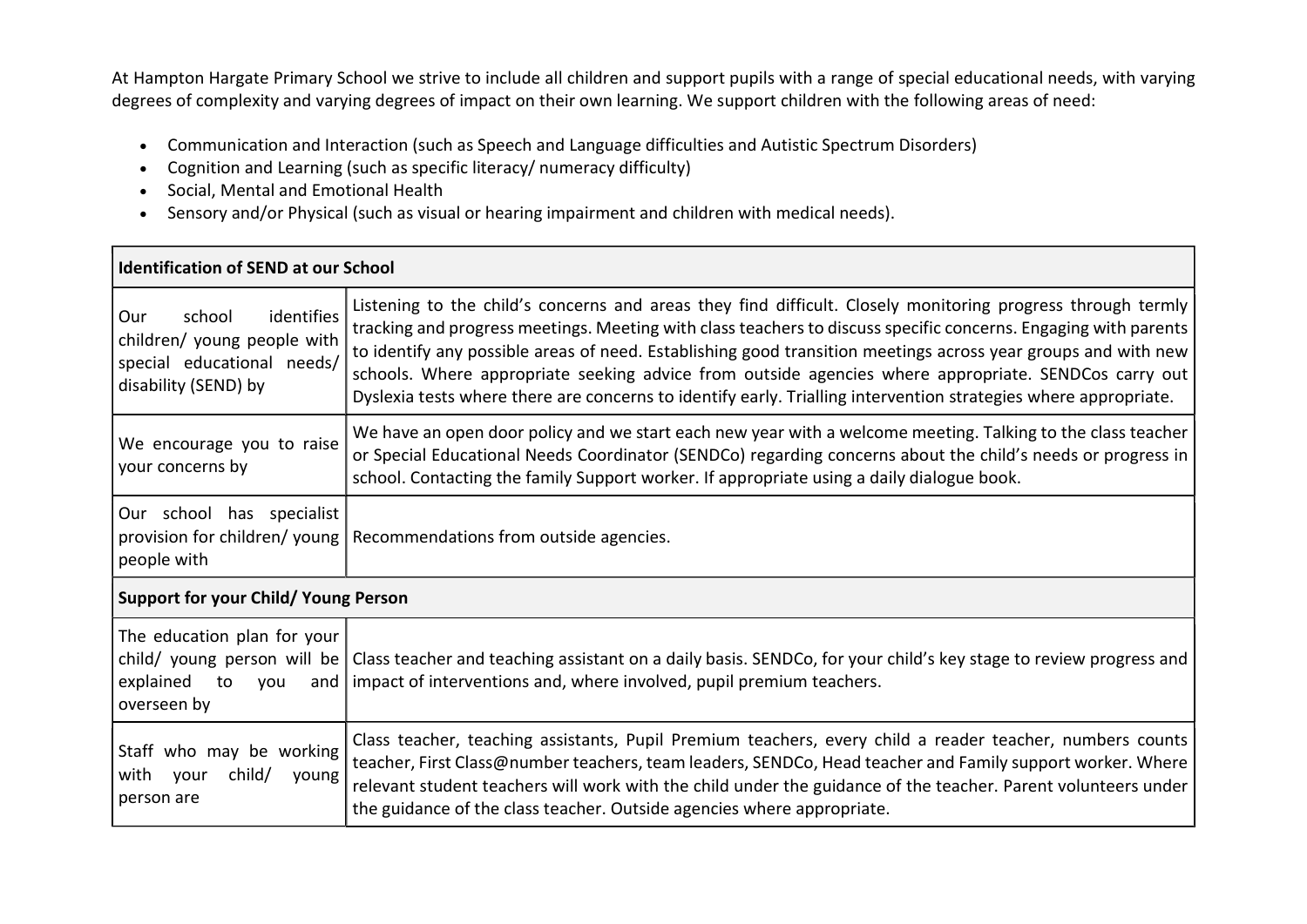| the<br>We<br>monitor<br>effectiveness of our SEND<br>arrangements/ provision by | Provision mapping at an individual level, year group level and whole school. Tracking progress through half<br>termly monitoring progress sheets at class teacher level and team leader level. SENDCos analyse team leader<br>reports and monitor impact of intervention linking back to the provision map. Termly book scrutiny and termly<br>lesson observations also identify the effectiveness of the provision for Special Educational Needs Disability<br>(SEND) children. We take into account hard and soft data to monitor the progress of not only academic progress<br>but other areas for example social skills. Meetings with the SENDCos.                                                                                                                                                                                                                                          |
|---------------------------------------------------------------------------------|--------------------------------------------------------------------------------------------------------------------------------------------------------------------------------------------------------------------------------------------------------------------------------------------------------------------------------------------------------------------------------------------------------------------------------------------------------------------------------------------------------------------------------------------------------------------------------------------------------------------------------------------------------------------------------------------------------------------------------------------------------------------------------------------------------------------------------------------------------------------------------------------------|
| The roles and responsibilities<br>of our governors are                          | To have knowledge of and support the SENDCo with the implementation and monitoring of the SEND policy. To<br>hold ALL staff involved with SEND accountable for the progress and effective impact. SEND link governor having<br>an understanding and awareness of the school development plan and priorities for SEND. A point of contact for<br>parents if they feel the need.                                                                                                                                                                                                                                                                                                                                                                                                                                                                                                                   |
| <b>Curriculum Concerns</b>                                                      |                                                                                                                                                                                                                                                                                                                                                                                                                                                                                                                                                                                                                                                                                                                                                                                                                                                                                                  |
| approach<br>Our<br>to<br>differentiation is to                                  | Identify the specific needs and plan accordingly to ensure the child makes appropriate progress. In some cases,<br>this may require the child working at an individualised curriculum. Offer adult support where needed and where<br>available. Use intervention strategies where necessary.                                                                                                                                                                                                                                                                                                                                                                                                                                                                                                                                                                                                     |
| How<br>adapt<br>our<br>we<br>curriculum                                         | We adapt the curriculum and learning environment for pupils with SEN:<br>Most children and young people will have their special educational needs met in mainstream schools through<br>good classroom practice. This is called Quality First Teaching (QFT).<br>Children with SEND fully participate in the whole curriculum offer and advice is sought to ensure this is achieved<br>in the most effective way. Hampton Hargate Primary school believes that all pupils are entitled to participate in<br>all areas of the curriculum and it is the class teacher's role, with support when required, to make adaptations<br>to ensure that children with SEN can access the learning.<br>This can mean teachers plan to:<br>Use a range of multisensory techniques.<br>Pre-teaching content or vocabulary<br>Support over-learning of concepts<br>To provide additional apparatus or materials |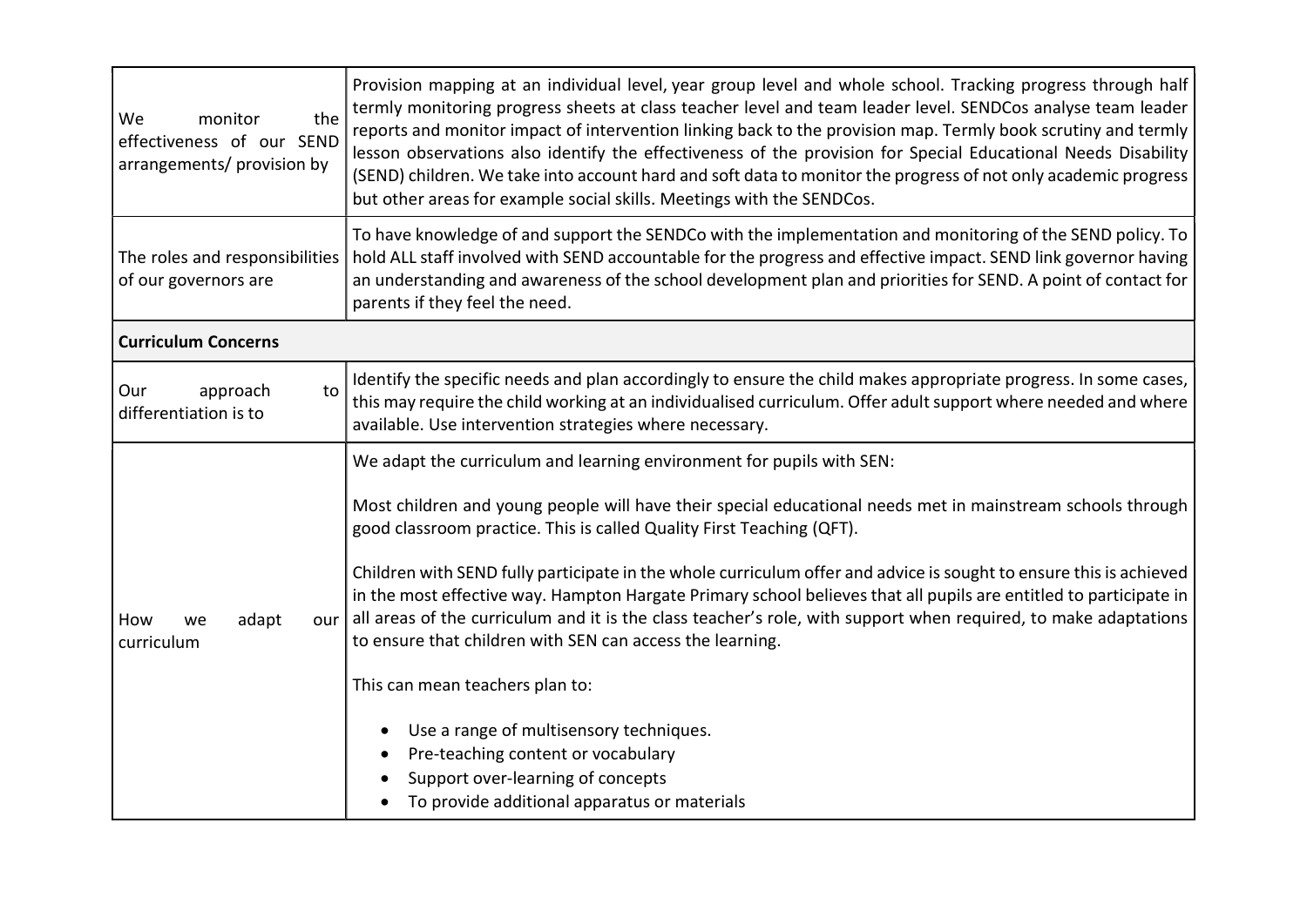|                                                                                                                                                   | To adapt and adjust resources and materials to make them accessible for students with specific learning<br>difficulties.<br>To provide additional adult support<br>$\bullet$<br>Adapt the classroom displays and resources to make them more accessible.<br>$\bullet$<br>Alter the layout of the classroom to facilitate a need.<br>Help all pupils achieve to the best of their abilities, despite any difficulty or disability they may have.<br>Modify the curriculum to meet individual needs.<br>Ensure that teaching staff are aware of and sensitive to the needs of all pupils, teaching pupils in a way<br>that is more appropriate to their needs.<br>To make suitable provision for children with SEND to fully develop their abilities, interests and<br>$\bullet$<br>aptitudes and gain maximum access to the curriculum.<br>Where needed, the school will provide staff with the appropriate training and advice to ensure adaptations<br>meet the child's needs.<br>The school actively seeks advice from outside agencies to support our teachers in providing the best possible<br>education for our SEND children.<br>Interventions and their impact are reviewed to ensure that bespoke or targeted additional support delivered,<br>continues to be purposeful and positively impacts on progress and outcomes for pupils.<br>Please also refer to our SEND policy, mental health and wellbeing policy, Equality and diversity policy and the<br>curriculum area of our website. |  |
|---------------------------------------------------------------------------------------------------------------------------------------------------|------------------------------------------------------------------------------------------------------------------------------------------------------------------------------------------------------------------------------------------------------------------------------------------------------------------------------------------------------------------------------------------------------------------------------------------------------------------------------------------------------------------------------------------------------------------------------------------------------------------------------------------------------------------------------------------------------------------------------------------------------------------------------------------------------------------------------------------------------------------------------------------------------------------------------------------------------------------------------------------------------------------------------------------------------------------------------------------------------------------------------------------------------------------------------------------------------------------------------------------------------------------------------------------------------------------------------------------------------------------------------------------------------------------------------------------------------------------------------------------------------|--|
| Extra support is allocated<br>according to                                                                                                        | Individual needs of the child/children in a particular class or year group and if the child is entitled to pupil<br>premium support. This support can be short or long term.                                                                                                                                                                                                                                                                                                                                                                                                                                                                                                                                                                                                                                                                                                                                                                                                                                                                                                                                                                                                                                                                                                                                                                                                                                                                                                                         |  |
| Partnership: Planning, Monitoring and Review                                                                                                      |                                                                                                                                                                                                                                                                                                                                                                                                                                                                                                                                                                                                                                                                                                                                                                                                                                                                                                                                                                                                                                                                                                                                                                                                                                                                                                                                                                                                                                                                                                      |  |
| We offer the following<br>the<br>normal<br>reporting<br>arrangements, to parents/<br>carers, children and young<br>people to discuss progress, to | opportunities, in addition to Termly meetings to review progress of individual targets alongside the class teacher. Where a child attends<br>Every Child A Reader or Numbers Count, termly meetings to review child's progress against their targets and<br>academic achievement. Open door policy for parents to contact any members of staff working alongside the<br>child if needed.                                                                                                                                                                                                                                                                                                                                                                                                                                                                                                                                                                                                                                                                                                                                                                                                                                                                                                                                                                                                                                                                                                             |  |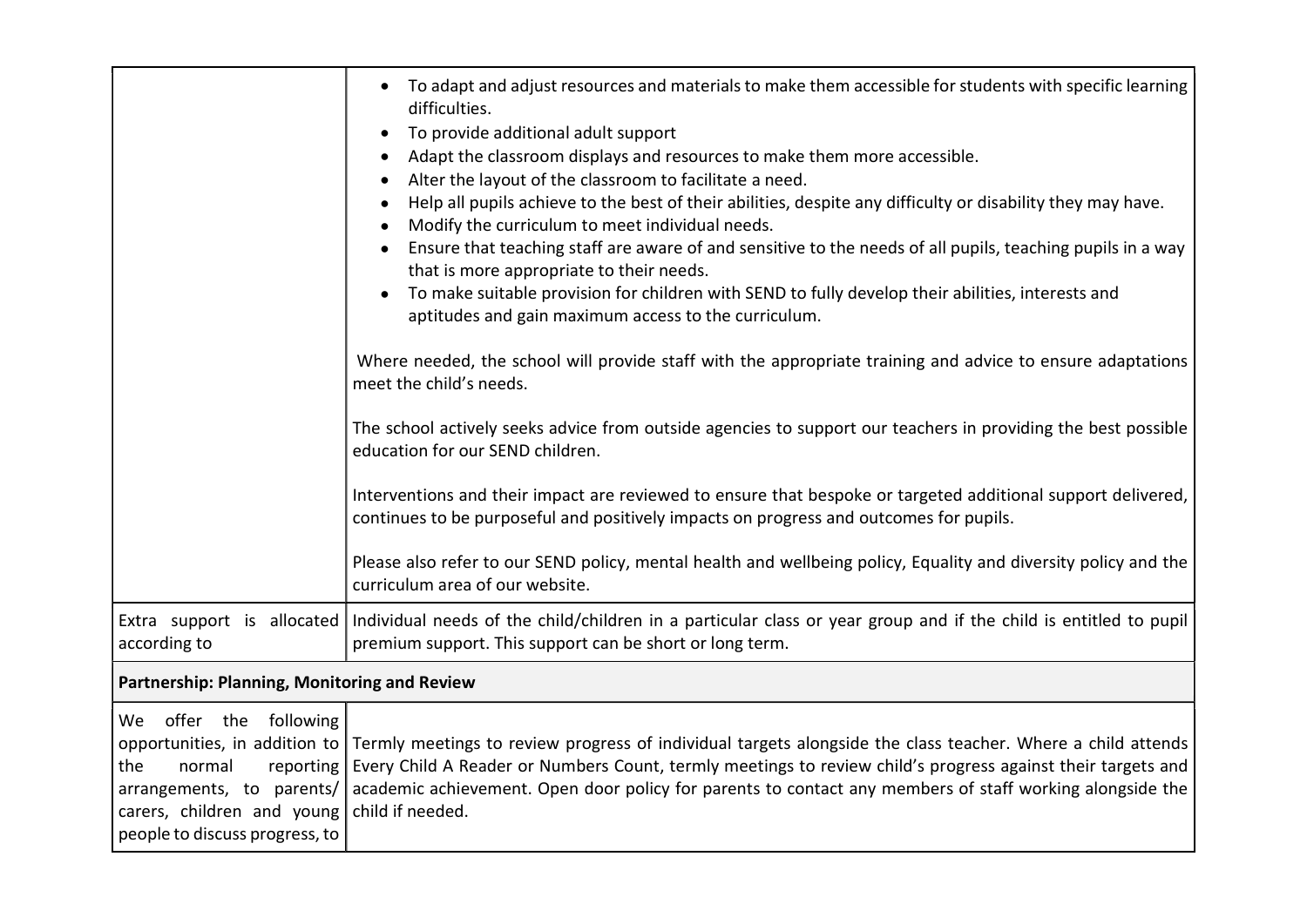| plan and review support,<br>specific approaches and/or<br>programmes.                            |                                                                                                                                                                                                                                                                                                                                                                                                                                                                                                         |  |  |
|--------------------------------------------------------------------------------------------------|---------------------------------------------------------------------------------------------------------------------------------------------------------------------------------------------------------------------------------------------------------------------------------------------------------------------------------------------------------------------------------------------------------------------------------------------------------------------------------------------------------|--|--|
| <b>General Support for Wellbeing</b>                                                             |                                                                                                                                                                                                                                                                                                                                                                                                                                                                                                         |  |  |
| Our school offers pastoral,<br>medical and social support to<br>the children/ young people<br>by | PSHCE lessons in every class. Nurture groups, lunchtime support groups, Early starters, Sensory circuits, school<br>of dreams, following recommendations from the Paston pack (Occupational therapy), Southfields pack (speech<br>and language), Swans before and after school club, after school clubs, Educational Psychologist, School nurse,<br>Family Support worker who works with children on an individual basis or with families as appropriate.                                               |  |  |
| We encourage the children/<br>young people to contribute<br>their views by                       | Completing their personal passport. These passports hold the child's views on their learning styles hobbies likes<br>and dislikes within the school and how they learn best. For children with a number of agencies involved, because<br>of their special educational or medical needs, children contribute their views to their Coordinated or<br><b>Educational Health and Care Plan.</b>                                                                                                             |  |  |
| <b>Specialist Services/ Expertise Available</b>                                                  |                                                                                                                                                                                                                                                                                                                                                                                                                                                                                                         |  |  |
| We employ specialist staff in<br>the areas of                                                    | Family support. Pupil premium teachers, Every child a reader teacher, Every child counts teacher.                                                                                                                                                                                                                                                                                                                                                                                                       |  |  |
| following services                                                                               | Support for learning, Educational Psychologist, Occupational therapy, Speech and language, Physiotherapist,<br>Our school accesses the Autism outreach, community paediatrician, school nurse, family action, visual impairment team, city care<br>centre, other specialist within the local authority. CAMHS, Education Welfare Officer, Social Services and MASG<br>team.                                                                                                                             |  |  |
| <b>Training</b>                                                                                  |                                                                                                                                                                                                                                                                                                                                                                                                                                                                                                         |  |  |
| We have staff who have the<br>following qualifications.                                          | Amanda Christophi: Early Help Assessment, ECAF, Advanced SENDCo award, basic level Makaton, Outcome<br>Start training, Social Stories training, Attachment & Trauma, Mentoring Training, Emotion coaching.<br>Emma Porter: CAF, ECAF, Advanced SENDCo award and Advanced SENDCo as Leaders award, Early Help<br>Assessment, Level 2 certificate in Counselling Skills, Attachment & Trauma, Mentoring training, Emotion<br>coaching.<br>TA qualifications:<br>THE COMPLETE SEND DIPLOMA 9Level 2,3 & 4, |  |  |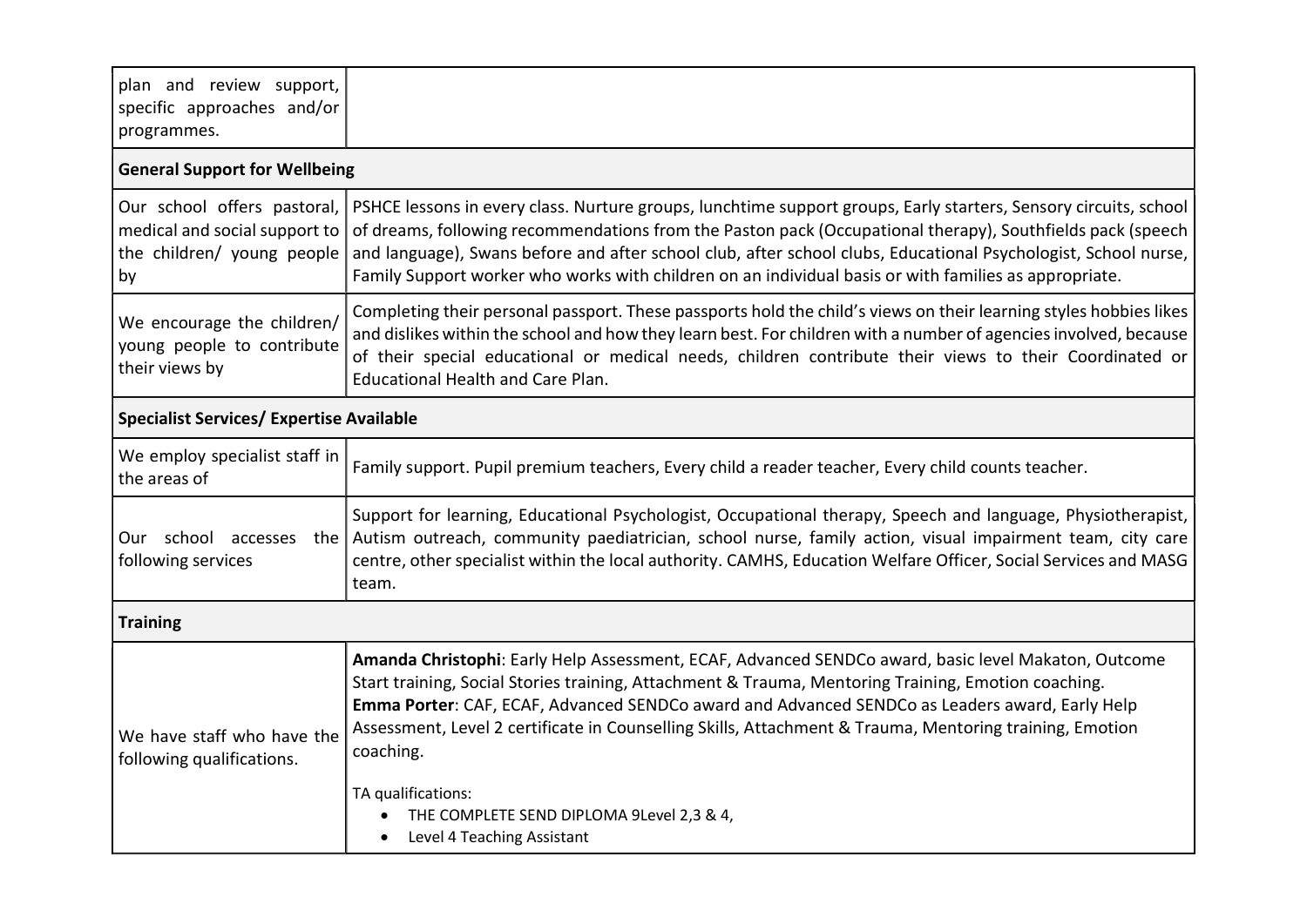|                                                                                      | Level 3 Education and Training<br>TQUK Level 2 - Understanding Autism<br>Licensed Facilitator-Positive Parenting<br>Parent Group Leader- The Incredible Years<br>NVQ level 3 Supporting teaching and learning in schools<br>TQUK level 2 certificate in understanding Autism,<br><b>ELSA</b><br>Teaching Assistant-Supporting Teaching & Learning in Schools Level 2 Cert (QCF) (Ofqual)<br>Griffin OT -Sensory processing Level 1,2 & 3<br>New skills Academy- ADHD Awareness Diploma<br>$\bullet$<br>New skills Academy - Autism Awareness Diploma<br>TQUK Level 2 Understanding Autism (Ofqual)<br>TQUK Level 2 Understanding children's and young people's mental health (Ofqual) |
|--------------------------------------------------------------------------------------|---------------------------------------------------------------------------------------------------------------------------------------------------------------------------------------------------------------------------------------------------------------------------------------------------------------------------------------------------------------------------------------------------------------------------------------------------------------------------------------------------------------------------------------------------------------------------------------------------------------------------------------------------------------------------------------|
| Staff have completed the<br>following training.                                      | Paston pack training.<br>IDP training.<br>Southfields pack training.<br>Makaton training.<br><b>Attachment training</b><br><b>Emotion coaching</b><br>Precision teaching<br>Numicon Development<br>Social Stories and Comic Strip Conversations<br>Speech and Language<br><b>Supported Spelling</b><br>Precision Teaching.<br><b>Mental Health First Aid</b><br>Think social, awesome and in control<br>Lego therapy                                                                                                                                                                                                                                                                  |
| We plan to undertake the<br>following training/ disability<br>awareness sessions(s). | Update on attachment, ASD, ADHD, Dyslexia, Emotion Coaching, Mental Health, Speech and Language, Working<br>Memory.                                                                                                                                                                                                                                                                                                                                                                                                                                                                                                                                                                   |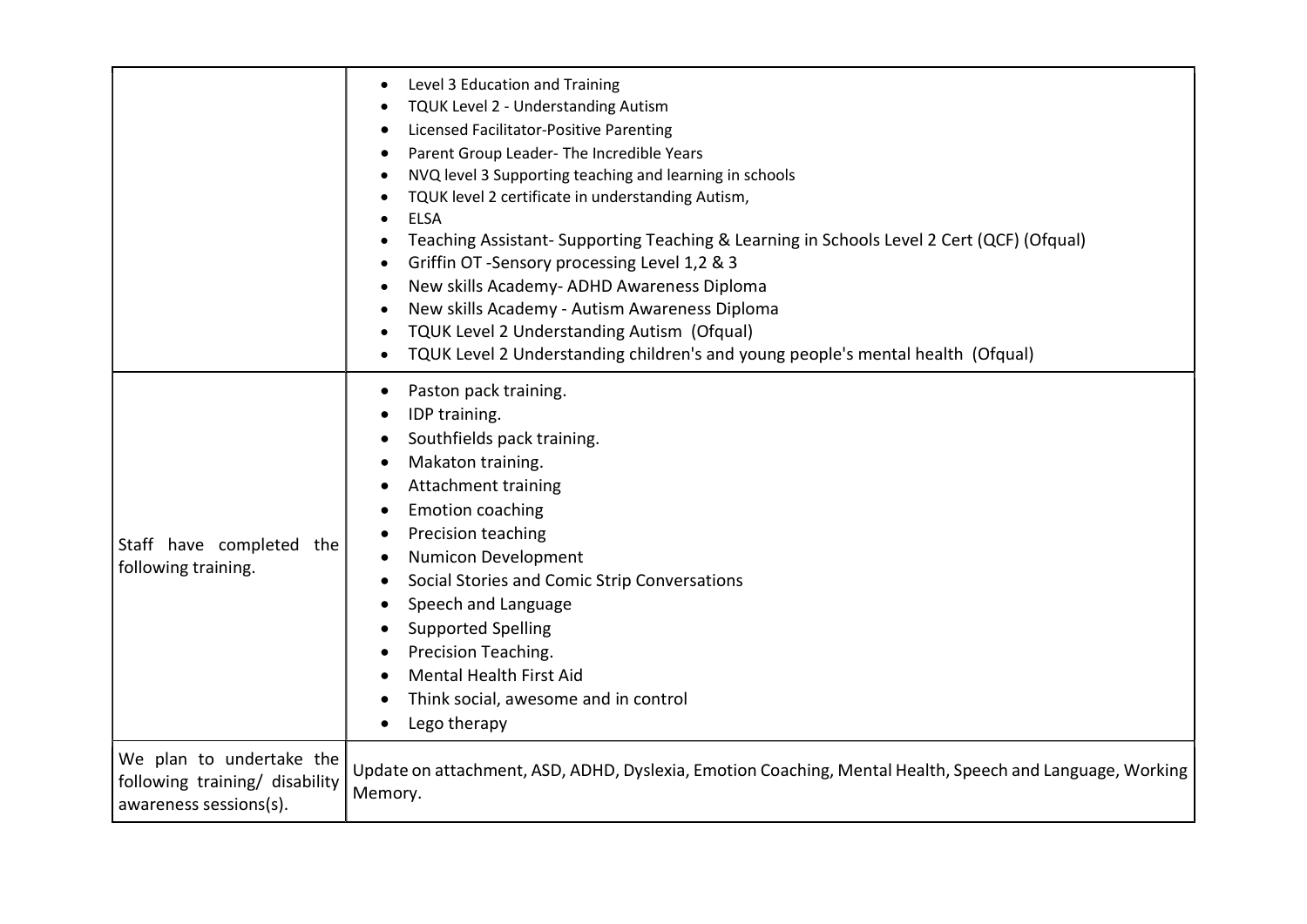| <b>Accessibility</b>                                                                                                                   |                                                                                                                                                                                                                                                                                                                                                                                                                                                                                                                                                |  |
|----------------------------------------------------------------------------------------------------------------------------------------|------------------------------------------------------------------------------------------------------------------------------------------------------------------------------------------------------------------------------------------------------------------------------------------------------------------------------------------------------------------------------------------------------------------------------------------------------------------------------------------------------------------------------------------------|--|
| We provide the following to<br>ensure that all children/<br>young people in our school<br>can access all of the activities<br>offered. | We have an inclusive environment and we make reasonable adjustments to ensure all children can access all<br>activities provided. This can be inside or outside the classroom with support where appropriate. Where<br>necessary children can have a scribe and can use Clicker 6 to help them write.                                                                                                                                                                                                                                          |  |
| We enable children/ young<br>people to access all activities<br>by                                                                     | Making reasonable adjustments to fit the child's needs by working closely with the child, parents, teachers and<br>teaching assistants.                                                                                                                                                                                                                                                                                                                                                                                                        |  |
| We involve parents and<br>carers in the planning by                                                                                    | Meeting with them to discuss any concerns about any proposed activities and make any necessary<br>arrangements.                                                                                                                                                                                                                                                                                                                                                                                                                                |  |
| Parents and carers can give<br>their feedback by;                                                                                      | Talking to the class teacher, SENDCo, Senior Leadership team, or governors.                                                                                                                                                                                                                                                                                                                                                                                                                                                                    |  |
| Parents/carers can make a<br>complaint by                                                                                              | Verbally by talking to the class teacher, SENDCo, Senior Leadership team, or governors. Or in writing to the class<br>teacher, SENDCo, Senior Leadership team, governors, or the Local Authority.                                                                                                                                                                                                                                                                                                                                              |  |
| <b>Transitions</b>                                                                                                                     |                                                                                                                                                                                                                                                                                                                                                                                                                                                                                                                                                |  |
| The following arrangements<br>help children/ young people<br>and their parents/ carers to                                              | SENDCo, teachers and teaching assistants meet with old and new teachers and teaching assistants, where<br>transition is from or to a new school phone contact will be made. The new teacher and teaching assistant are<br>guided through the passport by the child. When needed a longer transition time is given.<br>When children are entering Reception the SENDCo is made available to meet new parents of children with<br>special educational needs. Teachers and the SENDCo will attend any transition meetings which take place in the |  |
| make a successful transfer to<br>our setting/ school.                                                                                  | summer term in the child's pre-school setting. The SENDCo will also liaise with the Early years SENDCo. If needed<br>children can have a transition which is suited to their needs.                                                                                                                                                                                                                                                                                                                                                            |  |
|                                                                                                                                        | In Year 6 the SENDCo meets with SENDCo, teacher, teaching assistants, transition coordinator of the child's<br>secondary placement. Where necessary individualised transition arrangements will be made.                                                                                                                                                                                                                                                                                                                                       |  |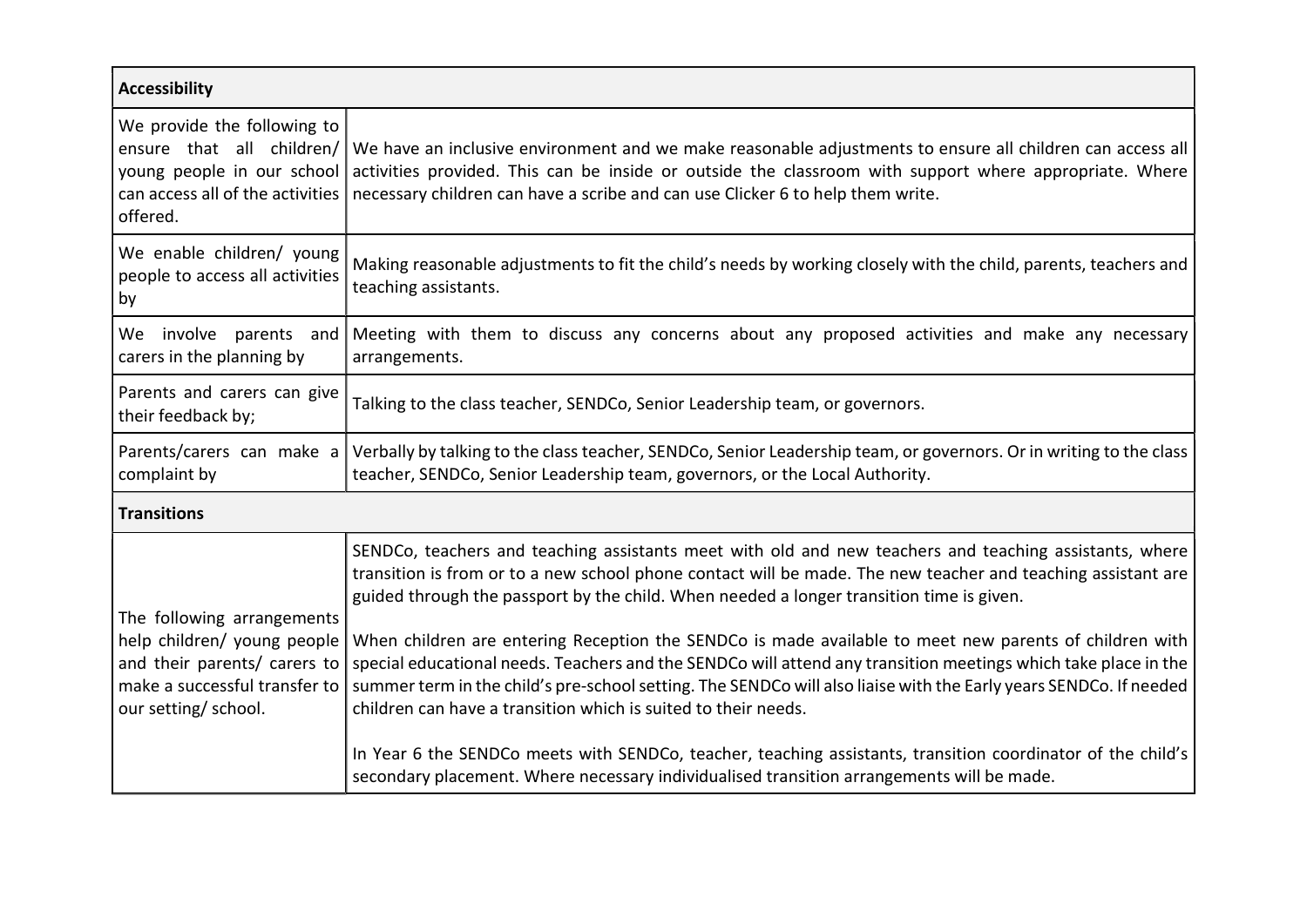| We prepare children and<br>young people to make their<br>next move by:            | sharing their pupil passport, progress, and where relevant coordinated plans and Education Health Care plans<br>with their new teacher and teaching assistant.                                                                                                                                                                                        |  |
|-----------------------------------------------------------------------------------|-------------------------------------------------------------------------------------------------------------------------------------------------------------------------------------------------------------------------------------------------------------------------------------------------------------------------------------------------------|--|
| <b>Resource Allocation</b>                                                        |                                                                                                                                                                                                                                                                                                                                                       |  |
| Our SEND budget is allocated<br>according to:                                     | the School Development Plan and then the needs of the individual pupils identified across the school. This also<br>takes into consideration recommendations from outside agencies and additional provision.                                                                                                                                           |  |
| Funding is matched to SEND<br>by:                                                 | identifying and prioritising the need/s of the child/ren to ensure they receive appropriate and maximum<br>opportunity to facilitate at least expected progress being achieved in their learning.                                                                                                                                                     |  |
| Our decision making process<br>when matching support to<br>need is:               | consultation with teachers, teaching assistants, parents and relevant outside agencies.                                                                                                                                                                                                                                                               |  |
| Parents/ carers are involved<br>through:                                          | termly meetings, open door policy with staff working with the pupil, outside agencies and collaboration with<br>the SENDCo.                                                                                                                                                                                                                           |  |
| <b>Contact Details</b>                                                            |                                                                                                                                                                                                                                                                                                                                                       |  |
| Your first point of contact is:                                                   | Child's class teacher                                                                                                                                                                                                                                                                                                                                 |  |
| Educational<br>Special<br>Our<br>Needs Co-ordinator is                            | Amanda Christophi for KS2 (Years 3, 4, 5 and 6)<br>Emma Porter for Reception Year and Key Stage 1 (Years 1&2)<br>Both can be contacted via the SEN email address which is:<br>send@hampton-hargate.peterborough.sch.uk<br>Tel: 01733 296780                                                                                                           |  |
| Other people in our setting/<br>who<br>school<br>might<br>be<br>contacted include | Beki Arora - Foundation Stage Leader<br>Roxanne Wilding - Key Stage One Leader<br>Julie Wilmot - Lower Key Stage Two Leader (years 3 and 4)<br>Duncan Milner - Upper Key Stage Two Leader (years 5 and 6)<br>Amanda Christophi - Assistant Head<br>Sarah Moss - Deputy Head<br>Andy Lyons - Head Teacher<br><b>Carolyne Hunt - Chair of Governors</b> |  |